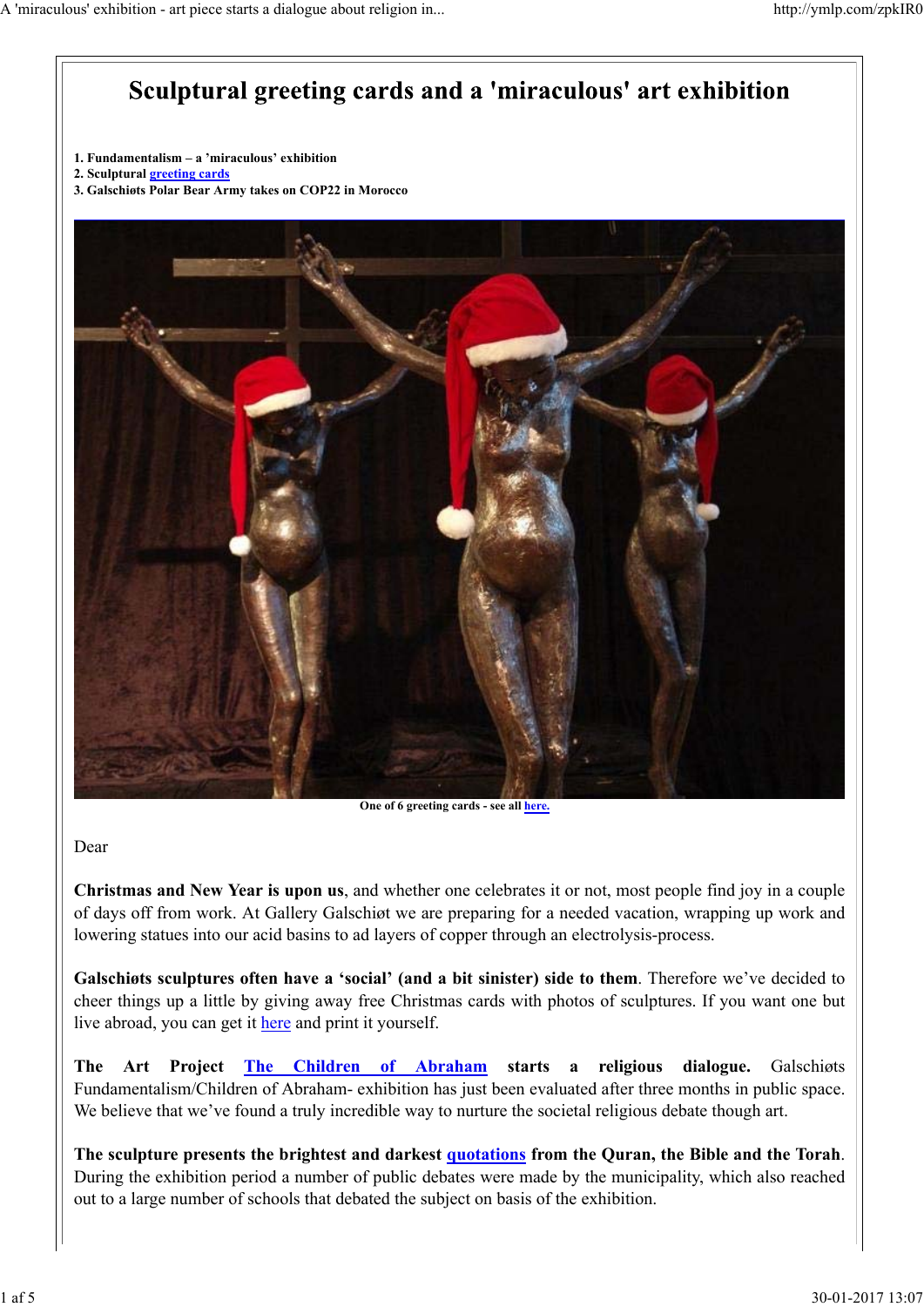**In Denmark the public debate concerning religion is most often one sided and rather hateful**, leaving nearly no room for reflection and real dialogue. Often right winged provocateurs and Christians lead the debate, with the aim of pointing out how terrible Islam is.

**The evaluation shows, that not only did the exhibition start a real dialogue** in which the town's youth was interested and participated actively. The Muslims actually turned out to be proud to have their religion represented alongside the Christian, on the same terms. For the first time they experienced a dialogue that was not out to bash Islam, but discussed how to treat religion as a whole. All of the three religions have more or less the same bright and dark sides, and are difficult to distinct from one another and this is a central point in the art piece.

**Art can be so much more than aesthetics.** This exhibition shows some of the potentials of social art. It exhibits how a simple art piece can start a real debate which many have found impossible to make in Denmark. Social Art might not save the world. But the art elites focus on non-social art hinders a relevant social debates based on artistic interpretations.

**We are happy to see** that this sculpture installation has opened up for a serious debate about a difficult subject. We can't wait to see the reactions in the EU parliament when we exhibit parts of the project centrally in the building in July 2017.

#### **We at Gallery Galschiøt hope You have a fantastic Christmas and a Happy New Year**

All the best Lasse Markus, Chief communications officer at Gallery Galschiøt

#### **The Polar Bear Army attended COP22 in Morocco**

**Our polar bear army attended the environmental conference COP22** in Marrakesh. The polar bears were originally created for COP21 in Paris where they became quite popular and could be seen on in newspapers across the world.

**It is the Danish school,** *Faxehus efterskole*, which brought the polar bear army to Morocco where they roamed the streets of Marrakesh with theatrical performances to focus on the climate crisis.

**The Polar Bear Army was part of the art project Unbearable in which a natural-size copper polar bear** is impaled on an oil pipeline in shape of a graph, showing the cumulative global fossil fuel carbon emissions. The graph shows the emissions since year 0. It continues along the round for 17 metres, then rises dramatically around year 1850 as human consumption of fossil fuels like coal and oil takes off. The graph end in year 2015 five metres above ground impaling the polar bear.

## **The EU parliament in Bruxelles**

**July 2017 – Installation in the EU parliament in Bruxelles. Danish MEP** Bendt Bendtsen, has invited Galschiot to exhibit 10 'Pillar of Scripture'- sculptures as a part of the dialogue project The Children of Abraham. It *h*ighlights the dogmas from three different monotheistic religions, Christianity, Judaism, and Islam. See concept

**The 10 The Pillars of Scriptures will be exhibited in the middle of their parliament.** On the sculptures' screens the 100 darkest and brightest quotes from the New Testament, The Torah, and The Quran are shown in 9 different languages. Jens Galschiøt and four of his colleagues will watch over the installation in Bruxelles. More about this in the new year.



**Polar Bear Army Morocco**



**The sculpture Fundamentalism**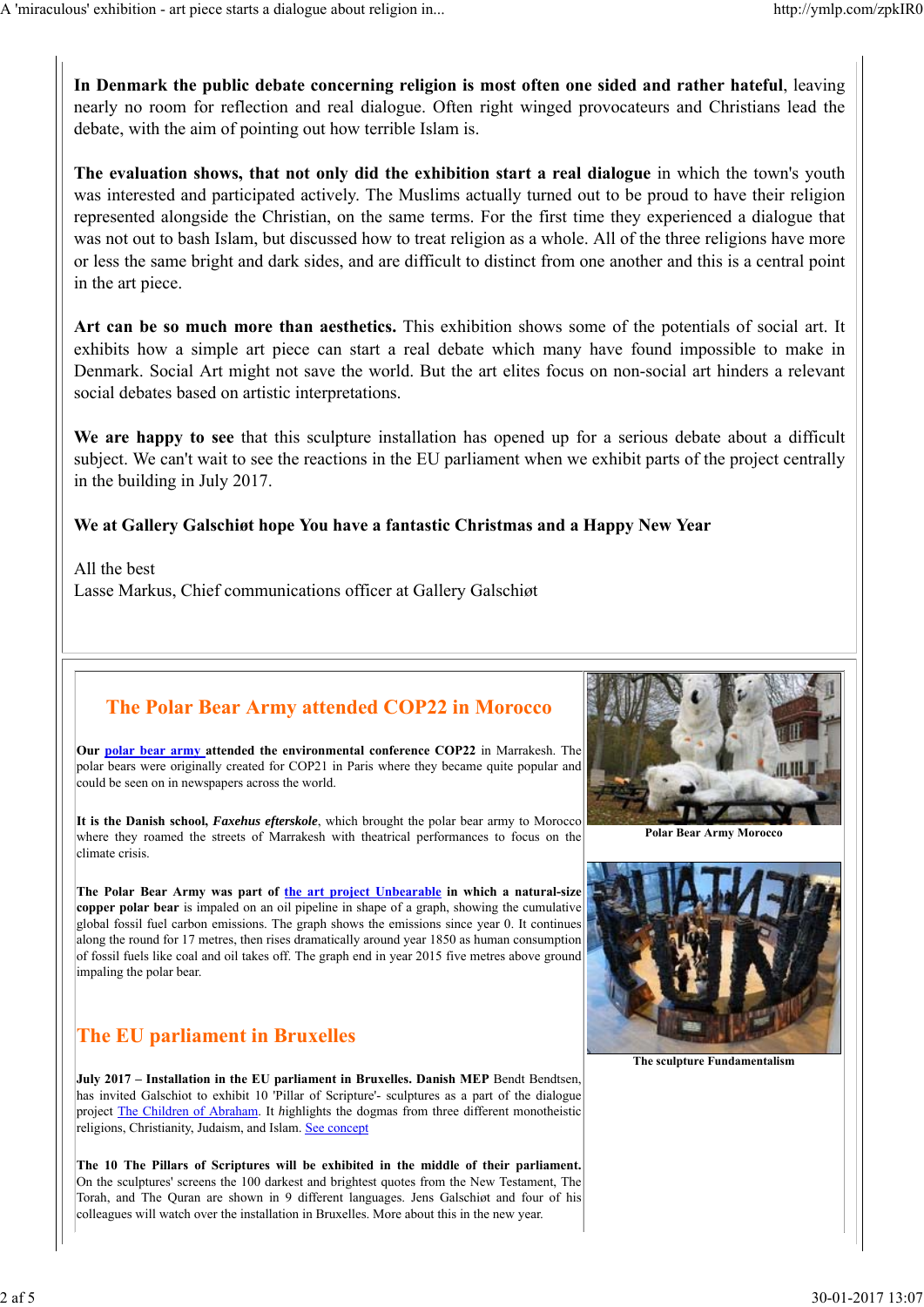## **STAVANGER- Norway**

**Galschiots 9 homeless sculptures** are exhibited around Stavanger until January 2017 to create a dialogue about the tense social climate in Norway. The sculptures were made in partnership with The Committee to prevent Homelessness, and have been exhibited all over Europe.

**A copper sculpture** of a homeless man on a bench is already permanently exhibited in the EU parliament. It was donated by the Danish government as a reminder of the poverty which persists throughout the EU.

# \*\*\*\*\*\*\*\*\*\*\*\*\*\*\*\*\*\*\*\*\*\*\*\*\*\*\*\*\* **ABOUT GALLERY GALSCHIOT**

**Gallery Galschiot is owned by sculptor Jens Galschiot** and consists 2500 m2 studio and museum. The place is one of Denmark's most spectacular and biggest private art workshops. The place is full of activities, and besides the artist's workshop, there is also a bronze foundry, gallery shop, art schools, wicker workshop, TV-studios, Sculpture Park and a 400 m2 art gallery.

**The entire area is approximately 10.000 m2** and it is open for audience all working days between 9am and 5pm. It is open at Sundays between 12am and 4pm. - Closed during the Saturday and other holidays. You can book a guided tour. Free admission.

*If you visit Jens Galschiot at his great atelier and workshop, with dedicated people, you will get a feeling of witnessing something great, and as time goes, the life's work will start to form and be seen in the greater perspective, you will understand that this art goes further than the borders of Denmark.*

*Jens Galschiot is one of a kind on the international and Danish art scene, and his artistic activities have attracted much attention all around the world. His intense commitment, energy and artistic talent has something to say, and his sculptures and art happenings touches everybody who sees them. The entire artistic work is mainly about having something to say and having the heart in the right place - to make the world's sufferings and taboos visible and make the viewer think and make up his own opinion about the matter.*

*This is art that is not subject to the bourgeois norms. It dares to move against the stream, and that is what great art is about. The strength of the work is that it does not end up in a rigid protest, but offers genuine indignation paired with emotions, aesthetics, sensuality, energy, and humour.*

Recommendation from a visitor at Gallery Galschiot.



**Greeting Card**



**Greeting Card**



**Greeting Card**





**Greeting Card**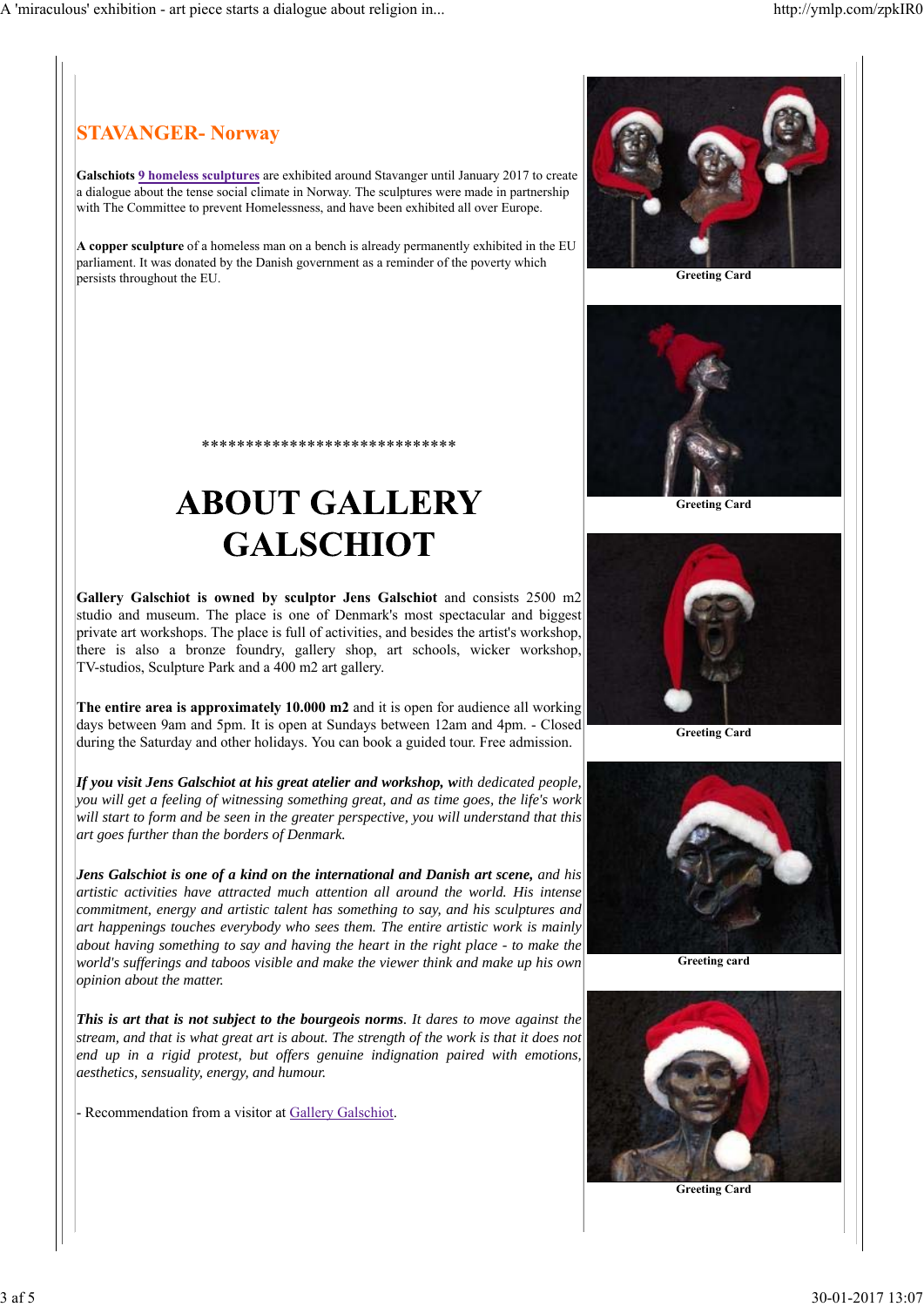

#### **This mail has been sent from the sculptor Jens Galschiøt's workshop.**

**Contact to the workshop: Galleri Galschiøt** Banevænget 22 5270 Odense N

Tlf : (+45) 6618 4058 Fax:(+45) 6618 4158 E-mail: aidoh@aidoh.dk

**websides:** To Gallery Galschiot To Galschot webside to "The Children of Abraham'projekt **Overview over Galschiøt sculptures Portrait of a sculptor Jens Galschiøt (PDF)**

 **\*\*\*\*\*\*\*\*\*\*\*\*\*\*\*\*\*\*\*\*\*\*\*\*\*\*\*\*\*\*** 

**Forward this email** 

 **\*\*\*\*\*\*\*\*\*\*\*\*\*\*\*\*\*\*\*\*\*\*\*\*\*\*\*\***

Subscrition and unsubscription of informations from Jens Galschiøt Unsubscribe from this infolist: Unsubscribe Update your name, e-mail etc. on this list: Change Profile Subscribe this infolist: Subscribe to Galschiøts infoliste